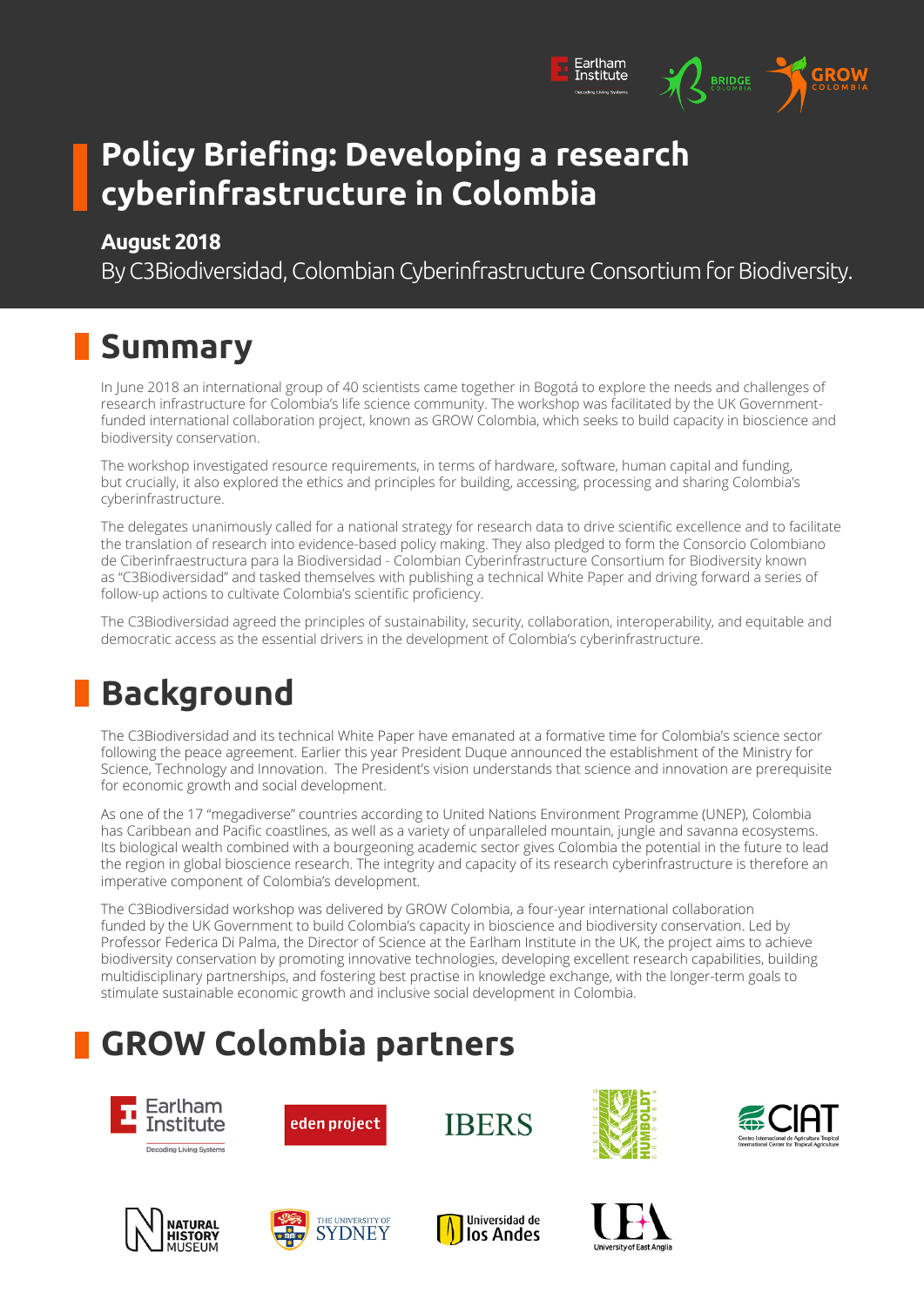

#### **GROW Colombia Collaborators**









# **Addressing the challenges**

The recent cessation of conflict in parts of rural Colombia have resulted in those areas becoming available for exploration to advance ecological and biological discovery. To date, the national catalogue of Colombian biodiversity (SiB) includes 62,829 species of animals and plants, 9,153 of them endemic, representing around 10% of all known species on Earth.

To develop the most effective strategies to conserve these species and their ecosystems, it is necessary to discover more about them and this involves bringing the data and analysis into the digital world.

#### **What are the cyberinfrastructure needs?**

Robust and progressive research cyberinfrastructure is imperative to enable Colombia's data-driven scientific discovery. This includes innovative resources, such as computational hardware and software systems, as well as advanced human capability.

- Limited physical infrastructure is the main challenge Colombia currently faces, particularly in terms of capacity and connectivity between institutions. These are mostly the result of short-term funding, under-resourced suppliers and a lack of strategic planning. As result, key academic and industrial institutions are not able to meet the ongoing costs of provision which inevitably exacerbate the risks and dependencies.
- Developing computational resources that can adapt to the rapidly changing digital world is essential. Coordinated digital infrastructure can avoid duplication of data, facilitate remote collaboration, and increase knowledge exchange.
- Emigration of skilled personnel and limited opportunities for technical training of new personnel are also risks. Colombia has a strong academic sector through which cyberinfrastructure skills training can be coordinated and delivered. The biannual bioinformatics national conference has a key role to play in driving the training agenda. Better communication between training providers is needed as well as more opportunities for internships/visits to promote knowledge exchange.
- A national network of trainers with coordinated training activities and records would strengthen skills provision within Colombia and increase engagement with international initiatives such as GOBLET (Global Organisation for Bioinformatics Learning, Education and Training). Pre-requisites for the success of these initiatives is the continued take-up among academic institutions and sufficient ongoing public funding.
- Improve the provisioning and availability of physical infrastructure.
- Grow training in scientific data analysis for users and providers.
- Design a national policy for research data.
- Develop a scheme to engage diverse stakeholders in research projects and funding planning.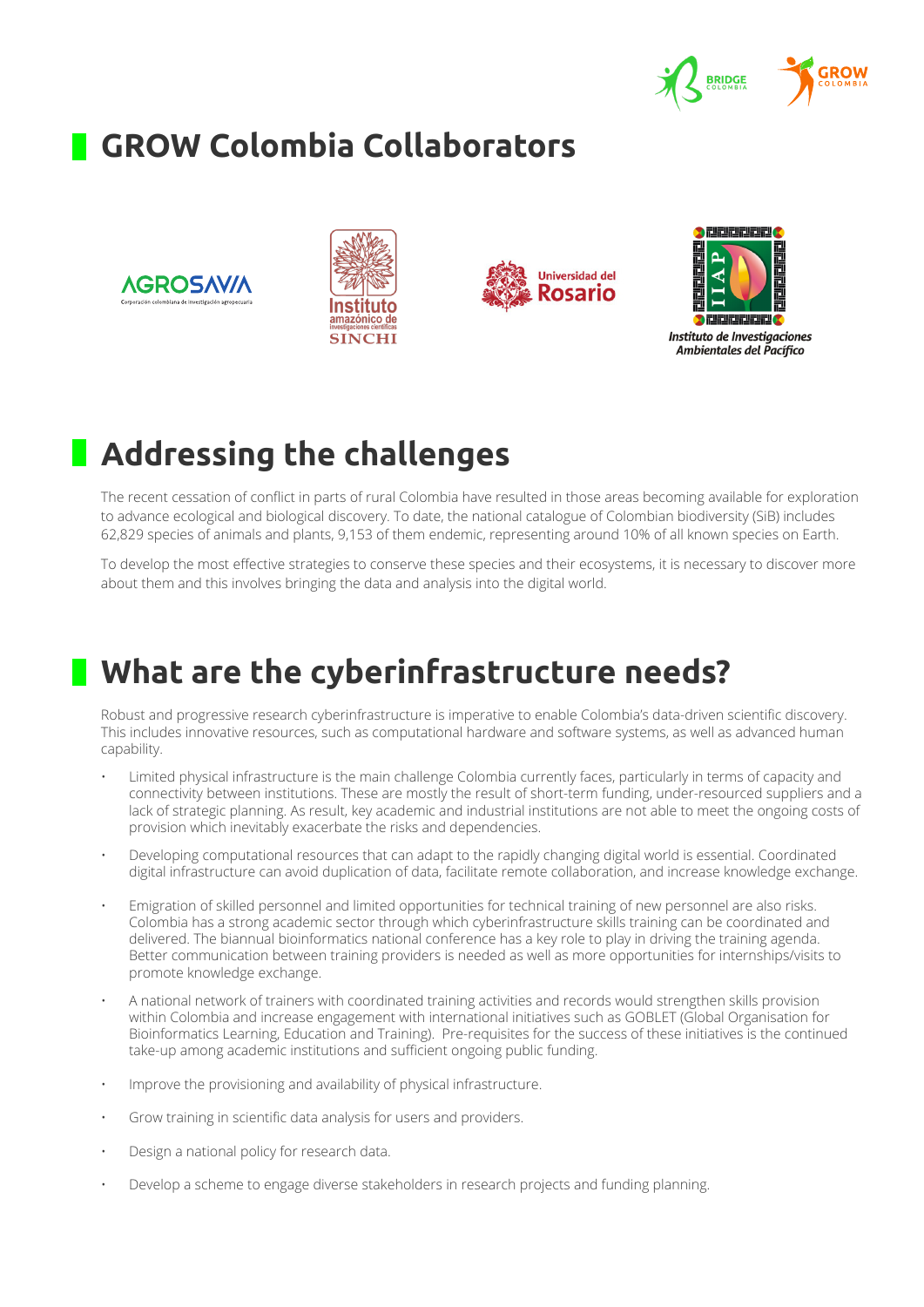



# **A National strategy for cyberinfrastructure**

The C3Biodiversidad recommended implementing a national policy for research data. To establish and monitor such a policy and a subsequently delivery strategy, an advisory committee of experts and relevant stakeholders could be convened. They could agree the evolving needs for access, curation, retention, traceability, quality, interoperability and availability of the research data as well as the monitoring and enforcement mechanisms of this policy.

A national policy should:

- a) regulate the access, processing and sharing of data, particularly biodiversity data, in a standardised way;
- b) facilitate data-supported decision-making, as well as scientific excellence;
- c) achieve open access to publicly funded research, including both generated data and research publications;
- d) incentivise and evaluate researchers' collaboration and data sharing activity.